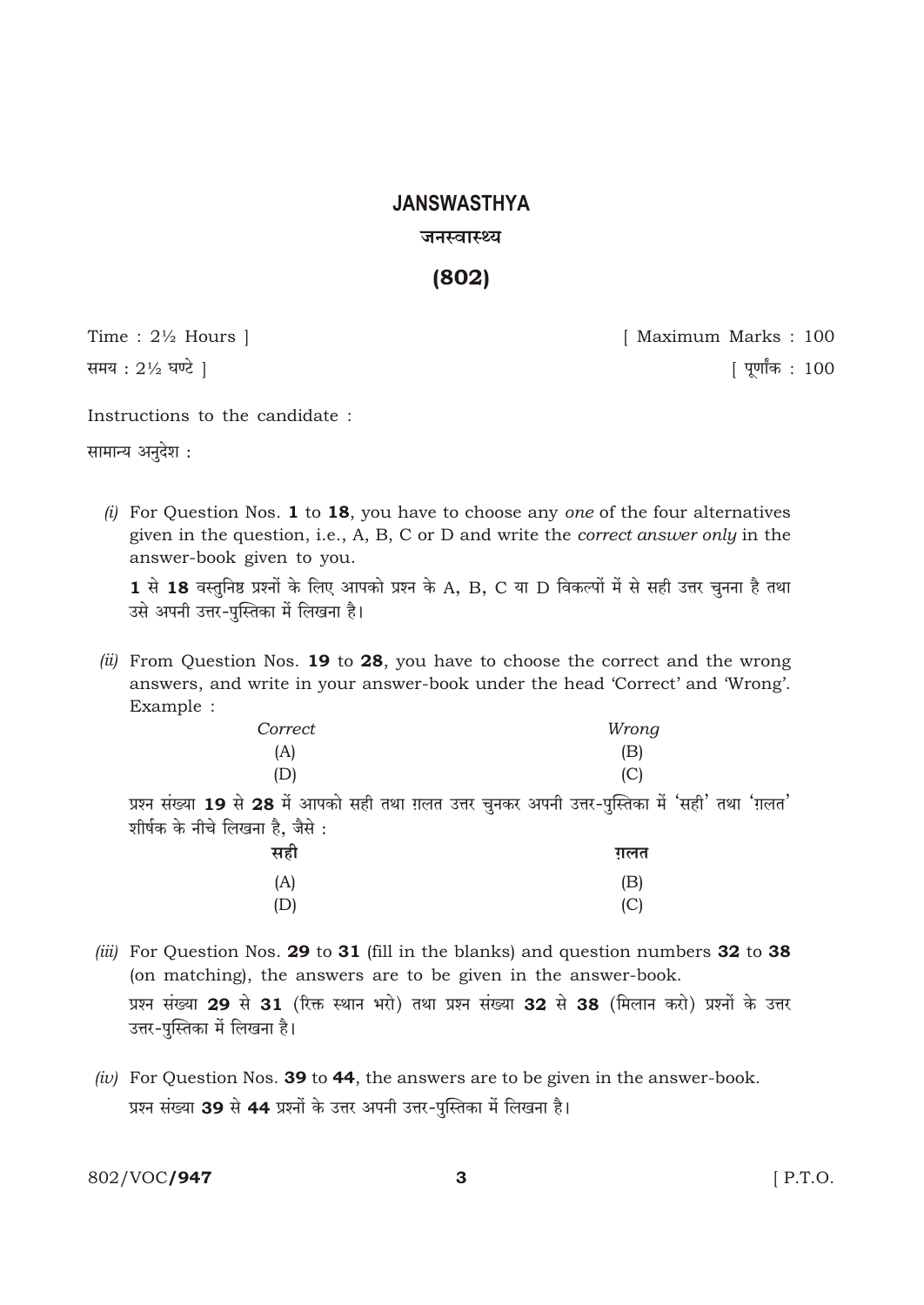Choose the correct answer: सही उत्तर चुनिए:

- 1. Janswasthya training teaches us
	- (A) to treat sick cattle
	- (B) to improve crop-production
	- (C) to improve nutrition of people
	- (D) to settle disputes amongst the people

जनस्वास्थ्य प्रशिक्षण हमें प्रशिक्षित करता है

- (A) बीमार ढोर ढंगर का इलाज करना
- (B) कृषि-उत्पादन बढ़ाना
- (C) लोगों का पोषण अच्छा करना
- (D) लोगों के झगड़े मिटाना
- 2. Jaundice is spread by
	- (A) water
	- (C) threadworm
	- पीलिया रोग फैलता है
	- (A) पानी से
	- (C) धागाकृमि से
- $(B)$ bedbug
- sand fly  $(D)$
- (B) खटमल से

 $(B)$ 

 $(D)$ 

(D) सैण्ड फ्लाई से

mosquito

louse

- 3. Dengue fever is spread by
	- (A) housefly
	- (C) roundworm
	- डेंगू बुखार फैलता है
	- (A) घरेलू मक्खी से (B) मच्छर से
	- (C) गोलकृमि से (D) जुओं से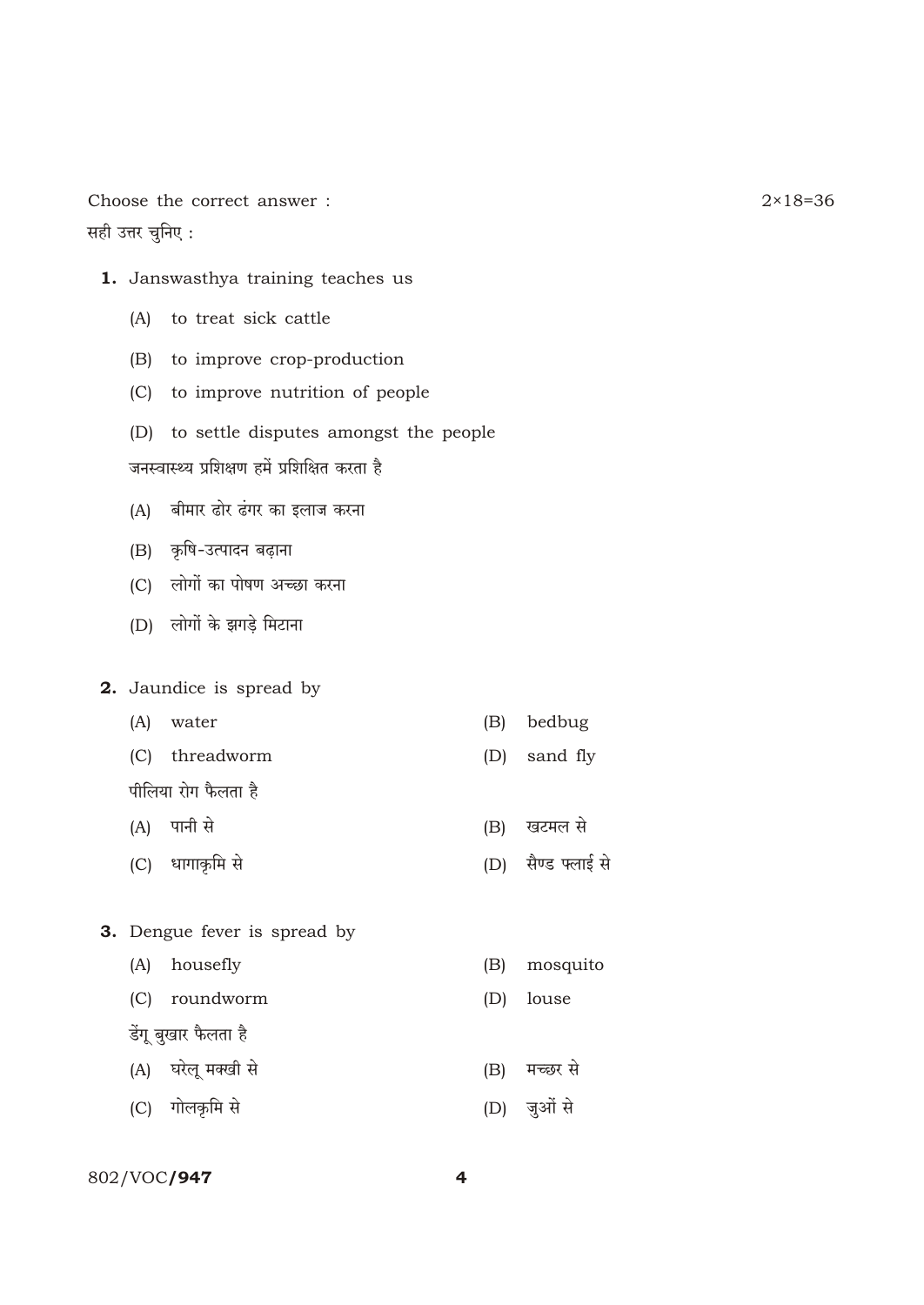|                                        | 4. Defecated material spreads              |     |                 |
|----------------------------------------|--------------------------------------------|-----|-----------------|
| (A)                                    | tuberculosis                               | (B) | poliomyelitis   |
| (C)                                    | pneumonia                                  | (D) | kala-azar       |
|                                        | मल से फैलने वाले रोग हैं                   |     |                 |
|                                        | (A) क्षयरोग                                | (B) | पोलियोमाइलाइटिस |
|                                        | (C) न्यूमोनिया                             | (D) | कालाज़ार        |
|                                        | <b>5.</b> Sexual contact can cause         |     |                 |
|                                        | (A) pregnancy                              | (B) | tuberculosis    |
|                                        | (C) chicken pox                            | (D) | allergy         |
|                                        | यौन सम्बन्ध से हो सकता है                  |     |                 |
| $(A)$ गर्भ                             |                                            |     | (B) क्षयरोग     |
|                                        | (C) मोतीझारा रोग                           |     | (D) पन्तिका     |
|                                        | 6. Fatal disease which has no treatment is |     |                 |
| (A)                                    | rabies                                     | (B) | chicken pox     |
| (C)                                    | measles                                    | (D) | leprosy         |
| जानलेवा रोग जिनका कोई इलाज नहीं है, है |                                            |     |                 |
|                                        |                                            |     | $\sim$ $\sim$   |

- (A) अलर्क रोग (B) मोतीझारा (C) खसरा रोग (D) कुष्ठरोग
- 7. A health worker is not supposed to collect
	- (A) information on births
	- (B) information on deaths
	- (C) information on legal battles going on in the court
	- (D) information on marriages

स्वास्थ्य कार्यकर्ता पता नहीं करता

- (A) जन्म के बारे में
- (B) मृत्यु के बारे में
- (C) मुकदमे जो कचहरी में लड़े जा रहे हों
- (D) शादी के बारे में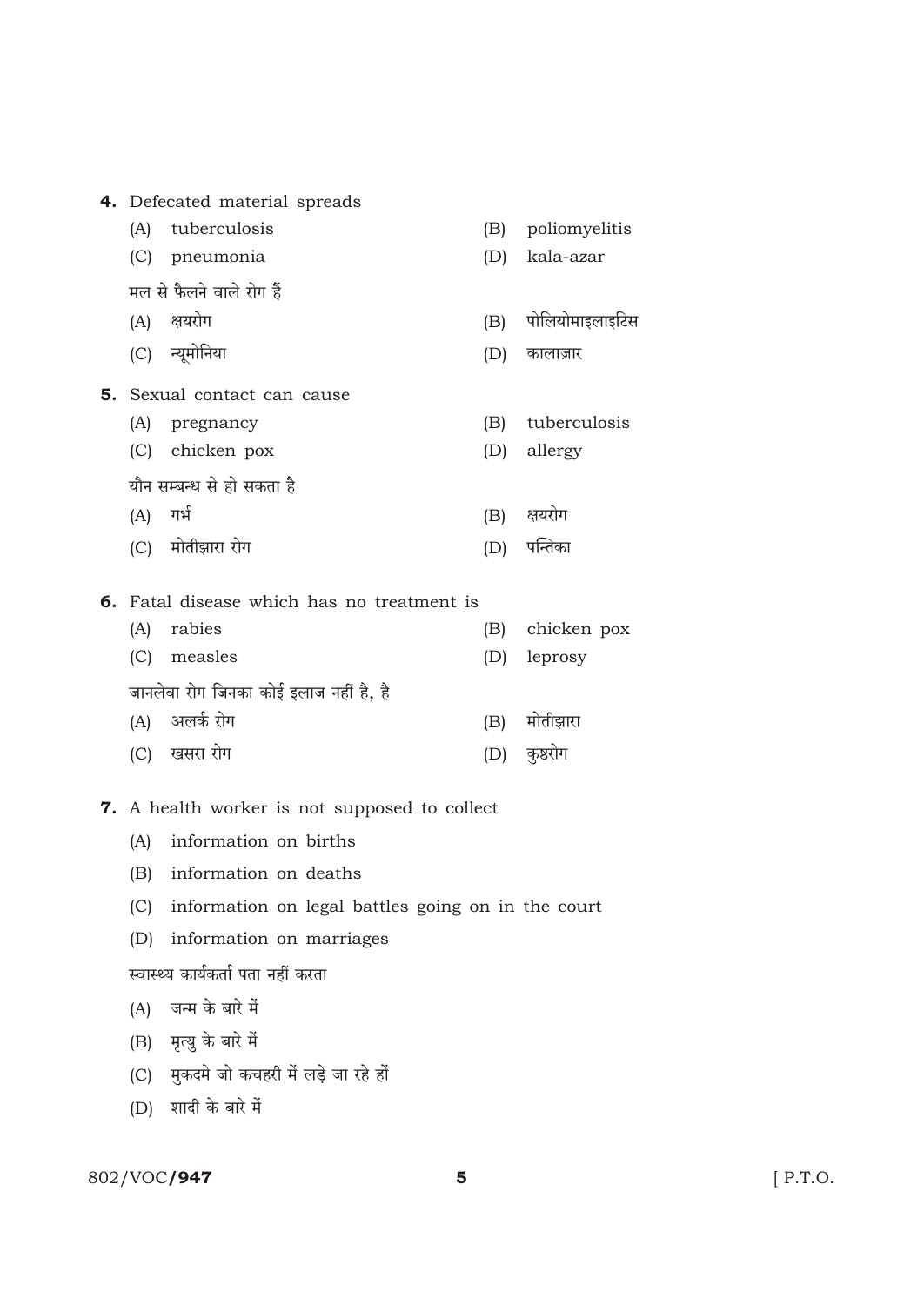- 8. Disease associated with nutrition is
	- (A) night blindness
	- (C) gonorrhoea
	- रोग जो आहार से जुड़े हैं, है
	- (A) रात को दिखाई न देना
	- (C) सोज़ाक
- (B) total blindness
- (D) syphilis
- (B) किसी भी समय दिखाई न देना
- (D) उपदंश
- 9. Tetanus immunisation of a pregnant mother
	- (A) prevents tetanus disease in mother
	- (B) prevents tetanus disease in child for life
	- (C) prevents tetanus disease in mother and child for life
	- (D) prevents tetanus disease in the whole family

गर्भवती महिला को टिटेनस टीकाकरण

- (A) माँ को टिटेनस रोग से बचाता है
- (B) बच्चे को सारी जिन्दगी के लिए टिटेनस रोग से बचाता है
- (C) माँ और बच्चे को सारी ज़िन्दगी के लिए टिटेनस रोग से बचाता है
- (D) सारे परिवार को टिटेनस रोग से बचाता है

10. Which is not a birth-control method?

- (A) MTP (Medical Termination of Pregnancy)
- (B) IUD (Intrauterine Device)
- (C) Condom
- (D) 'Saheli' oral pills

यह गर्भनिरोधक तरीका नहीं है

- (A) डॉक्टरी गर्भपात कानून
- (B) गर्भाशय में रखने वाले तरीके
- (C) कॉण्डोम
- (D) 'सहेली' खाने वाली गोली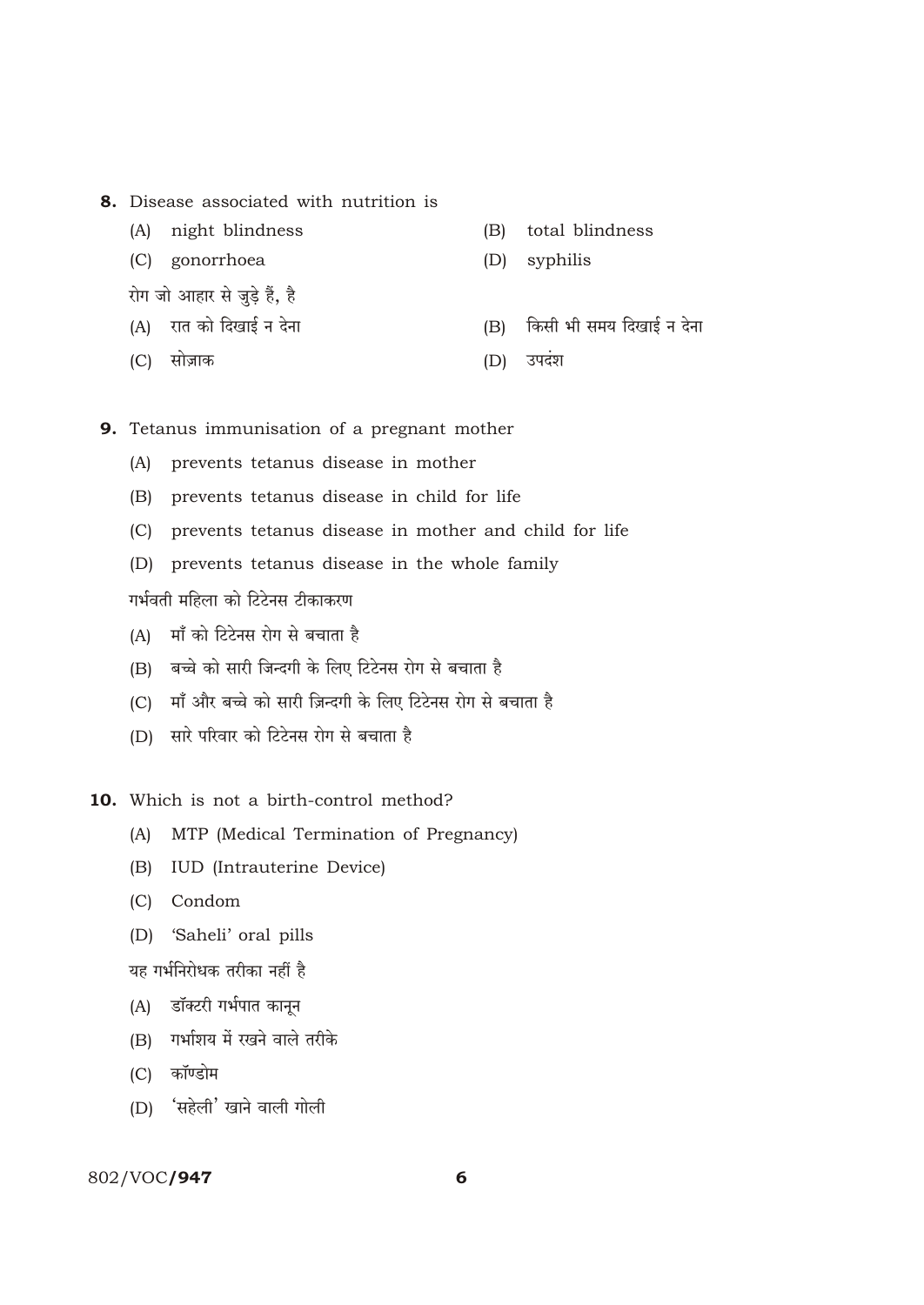## 11. Malnutrition-related National Programme is

- (A) vitamin A administration to children
- (B) family planning and welfare programme
- (C) tuberculosis control programme
- (D) leprosy eradication programme

कुपोषण सम्बन्धित राष्ट्रीय स्वास्थ्य कार्यक्रम है

- (A) बच्चों को विटामिन A वितरण
- (B) परिवार नियोजन कार्यक्रम
- (C) क्षयरोग नियन्त्रण कार्यक्रम
- (D) कुष्ठरोग उन्मूलन कार्यक्रम
- 12. During pregnancy
	- (A) continue taking alcohol
	- (C) continue smoking

गर्भावस्था में

- (A) शराब पीते रहना चाहिए
- (C) तम्बाकू सेवन करते रहना चाहिए
- continue doing heavy work  $(B)$
- $(D)$ Stop all the above
- (B) भारी काम करते रहना चाहिए
- (D) उपर्युक्त सब कुछ बन्द कर देना चाहिए

- 13. Cockroach does not spread
	- (A) gastroenteritis
	- (C) pneumonia

तिलचड़ा नहीं फैलाता है

- (A) अतिसार रोग
- (C) न्यूमोनिया रोग
- (B) roundworm infection
- (D) diarrhoea
- (B) गोलकृमि रोग
- (D) दस्त रोग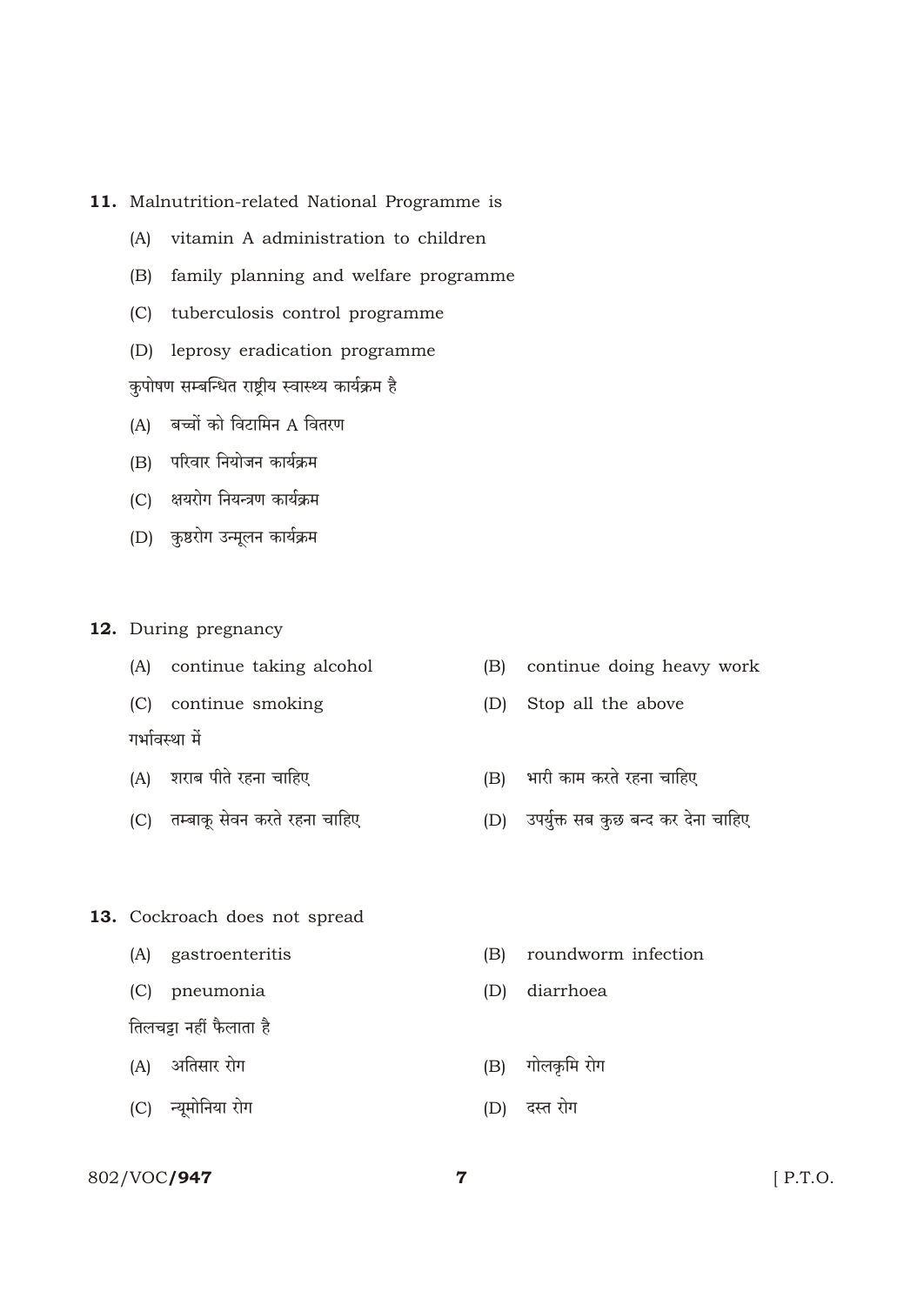## 14. Temperature can be measured correctly by

- (A) touching a case of fever on the forehead
- (B) putting thermometer on the abdomen of a patient
- (C) inserting thermometer in the anus of a patient
- (D) putting a thermometer in the armpit of a patient

तापमान नापा जा सकता है

- (A) मरीज़ के माथे पर हाथ रखने से
- (B) \_ मरीज़ के पेट पर थर्मामीटर रखने से
- (C) मरीज़ की ग़ुदा में थर्मामीटर डालने से
- (D) थर्मामीटर मरीज़ की बगल में रखने से
- 15. Primary immunisation is given
	- (A) during pregnancy
	- (B) to newborn child under the age of three months
	- (C) to newborn child under the age of one year
	- (D) to child under the age of fifteen years

प्राथमिक टीकाकरण दिया जाता है

- $(A)$  गर्भावस्था में
- (B) तीन महीने से कम आयु के बच्चों को
- (C) एक वर्ष से कम आयु के बच्चों को
- (D) पन्द्रह साल से कम आयु के बच्चों को

#### 16. Booster immunisation is not given for

- (A) poliomyelitis (B) tuberculosis
- (C) tetanus (D) pertussis
- 
- बुस्टर टीकाकरण नहीं दिया जाता है
- $(A)$  पोलियो रोग के लिए  $(B)$  क्षय रोग के लिए
- (C) {Q>Q>oZg amoJ Ho\$ {bE (D) H\$mbr Im±gr Ho\$ {bE

### 802/VOC**/947** 8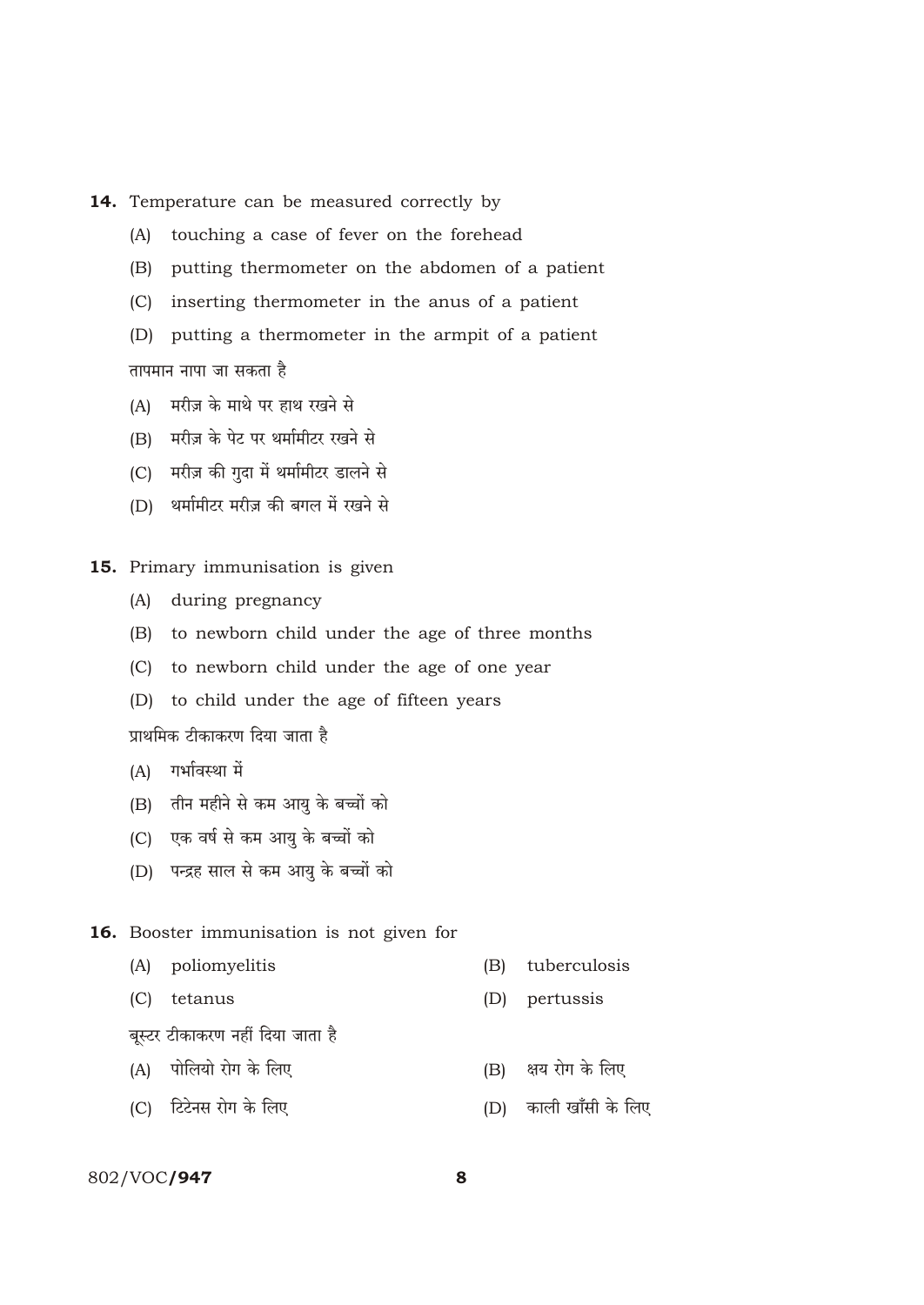|                                               | 17. Insect which lays eggs in garbage is                   |            |                    |                    |
|-----------------------------------------------|------------------------------------------------------------|------------|--------------------|--------------------|
| (A)                                           | mosquito                                                   | (B)        | louse              |                    |
| (C)                                           | housefly                                                   | (D)        | tick               |                    |
| कीट पतंग जो कूड़ा करकट में अण्डे देते हैं, है |                                                            |            |                    |                    |
| (A)                                           | मच्छर                                                      | (B)        | जुएँ               |                    |
|                                               | (C) घरेलू मक्खी                                            | (D)        | पिस्सू             |                    |
|                                               |                                                            |            |                    |                    |
|                                               | <b>18.</b> In filaria, blood slide is made                 |            |                    |                    |
| (A)                                           | early in the morning                                       | (B)        | in the afternoon   |                    |
| (C)                                           | in the evening                                             | (D)        | at night           |                    |
|                                               | फाइलेरिया में खून की पट्टी बनाई जाती है                    |            |                    |                    |
|                                               | (A) सुबह सबेरे                                             | (B)        | दोपहर में          |                    |
| (C)                                           | शाम को                                                     | (D)        | रात को             |                    |
|                                               |                                                            |            |                    |                    |
|                                               |                                                            |            |                    |                    |
|                                               | Choose the 'Correct' and 'Wrong' answers :                 |            |                    | $2 \times 10 = 20$ |
|                                               | सही तथा ग़लत उत्तर चुनकर लिखिए :                           |            |                    |                    |
|                                               | <b>19.</b> Condom as a contraceptive device prevents       |            |                    |                    |
| (A)                                           | pregnancy                                                  | (B)        | <b>AIDS</b>        |                    |
| (C)                                           | syphilis                                                   | (D)        | gonorrhoea         |                    |
|                                               | कॉण्डोम गर्भनिरोधक तरीका बचाता है                          |            |                    |                    |
| (A)                                           | गर्भ से                                                    | (B)        | एड्स से            |                    |
| (C)                                           | उपदंश से                                                   | (D)        | सोज़ाक से          |                    |
|                                               |                                                            |            |                    |                    |
|                                               | <b>20.</b> Oral pills as contraceptive can be used through |            |                    |                    |
| (A)<br>(C)                                    | mouth<br>nose                                              | (B)<br>(D) | anus<br>injection  |                    |
|                                               |                                                            |            |                    |                    |
| (A)                                           | गर्भनिरोधक गोलियाँ प्रयोग होती हैं                         | (B)        |                    |                    |
| (C)                                           | मुँह से<br>नाक से                                          | (D)        | गुदा से<br>टीके से |                    |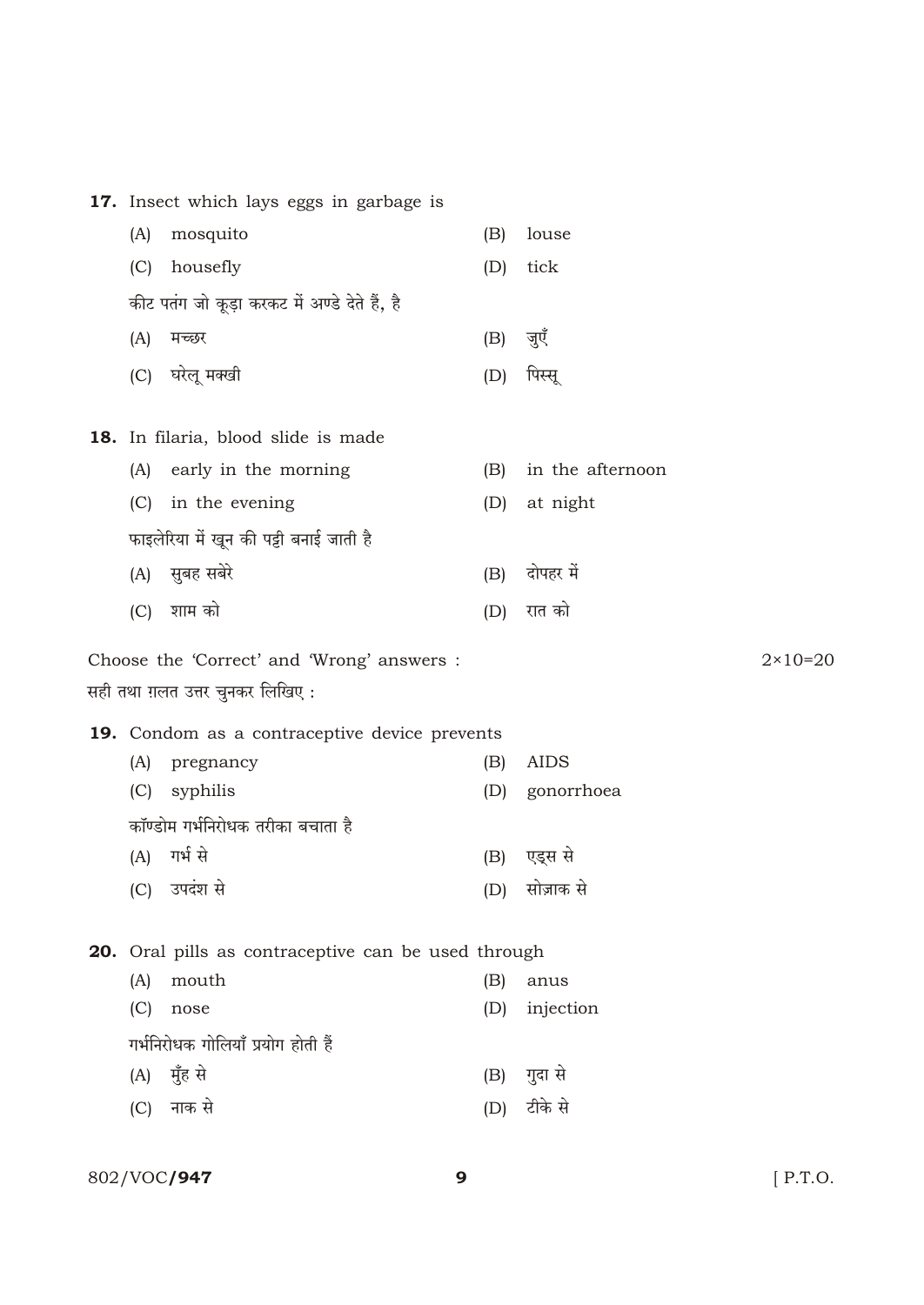21. Aedes mosquito lays eggs in

- (A) coolers
- (C) drains
- इडीज मच्छर अण्डे देता है
- (A) कलर में
- (C) नालियों में
- water-storage tanks  $(B)$
- $(D)$ flowerpots
- (B) पानी जमा करने के टैंक में
- (D) पौधों के गमलों में

22. Health worker should send the case to the hospital if the pregnant woman has

- (A) high blood pressure
- (B) bleeding per vaginam
- (C) single pregnancy with breach presentation
- (D) None of the above

स्वास्थ्य कार्यकर्ता को गर्भवती महिला को अस्पताल भेजना चाहिए, यदि

- (A) रक्तचाप ज्यादा है
- (B) योनि से खून का स्राव हो रहा है
- (C) गर्भ में उल्टा (ब्रीच) बच्चा हो
- (D) उपर्युक्त में से कोई नहीं

23. The following medicines can be given for constipation

- (A) Magnesium hydrochloride tablet (B) Mebendazole
- (C) Bel juice (D) Ginger extract
- कब्ज़ के लिए निम्नलिखित दवाइयाँ दी जा सकती हैं
- (A) मैग्नीशियम हाइड्रोक्लोराइड गोली (B) मेबेन्डाजोल
- (C) बेल का रस (D) अदरक का रस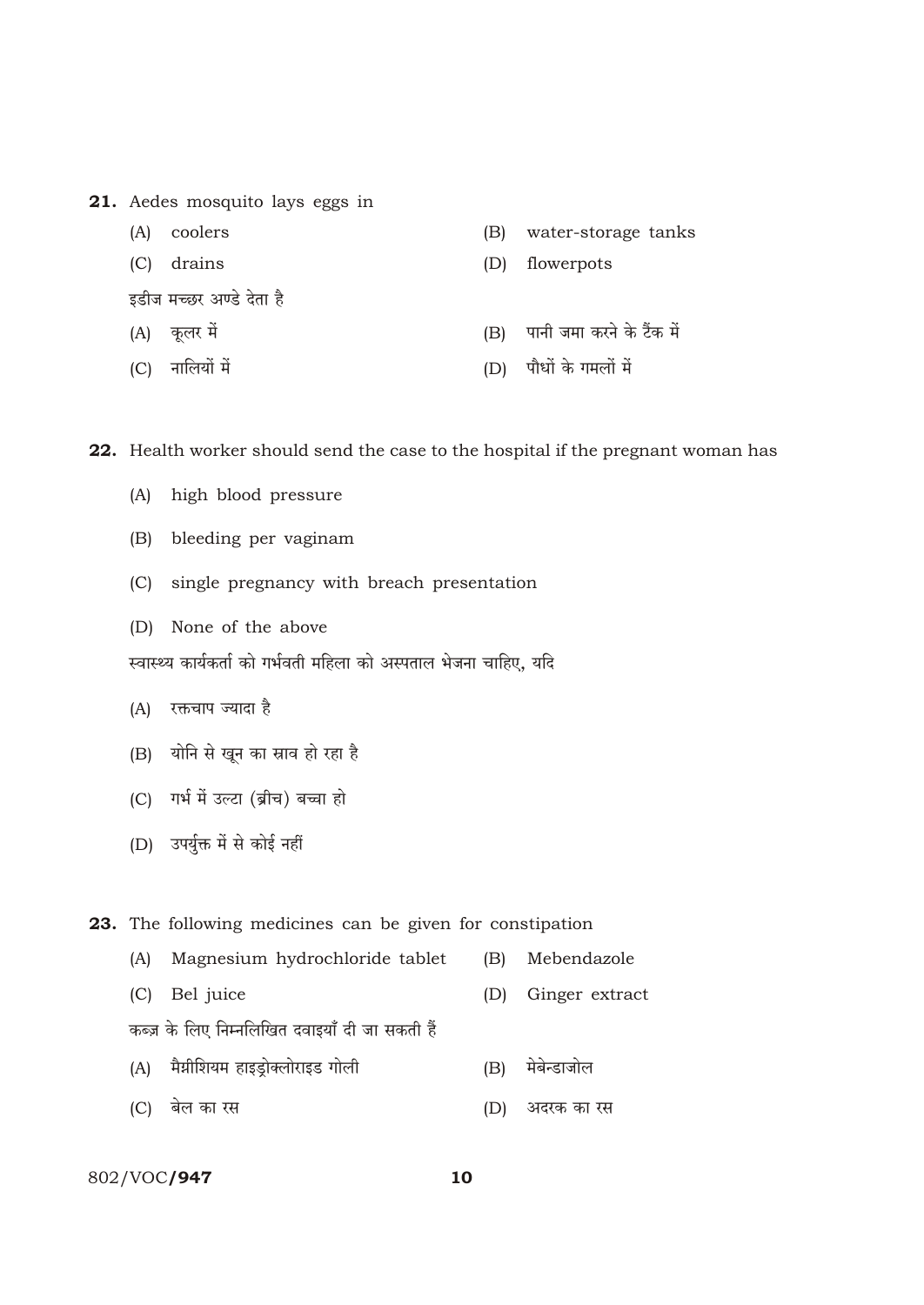24. Benzyl benzoate is given in

| (A) | eczema                         |     | (B) louse infestation |
|-----|--------------------------------|-----|-----------------------|
|     | (C) boils                      | (D) | burn                  |
|     | बेन्ज़ाइल बेन्ज़ोएट दी जाती है |     |                       |
|     | (A) एग्ज़ीमा में (खाज, खूजली)  |     | (B) जुओं के लिए       |

(C) फोड़े फुन्सी के लिए (D) जले पर

25. Food can be infected by

- (A) putting food in refrigerator
- (B) not washing hands after defecation
- (C) using same utensil to take out water from a pitcher
- (D) preparing fresh food before eating

आहार दूषित हो सकता है

- (A) आहार को रेफ्रिजरेटर में रखने से
- (B) मल त्यागने के पश्चात् हाथ न धोने से
- (C) एक ही बर्तन से पानी के घड़े में से पानी निकालने से
- (D) खाने से पहले हर बार ताज़ा आहार बनाने से
- 26. Diseases spread by insects are
	- (A) rabies
	- (C) typhus

(B) filaria

(D) gastroenteritis

- कीट-पतंगों से फैलने वाले रोग हैं
- (A) अलर्क रोग

(B) फाइलेरिया

(D) अतिसार

(C) टाइफस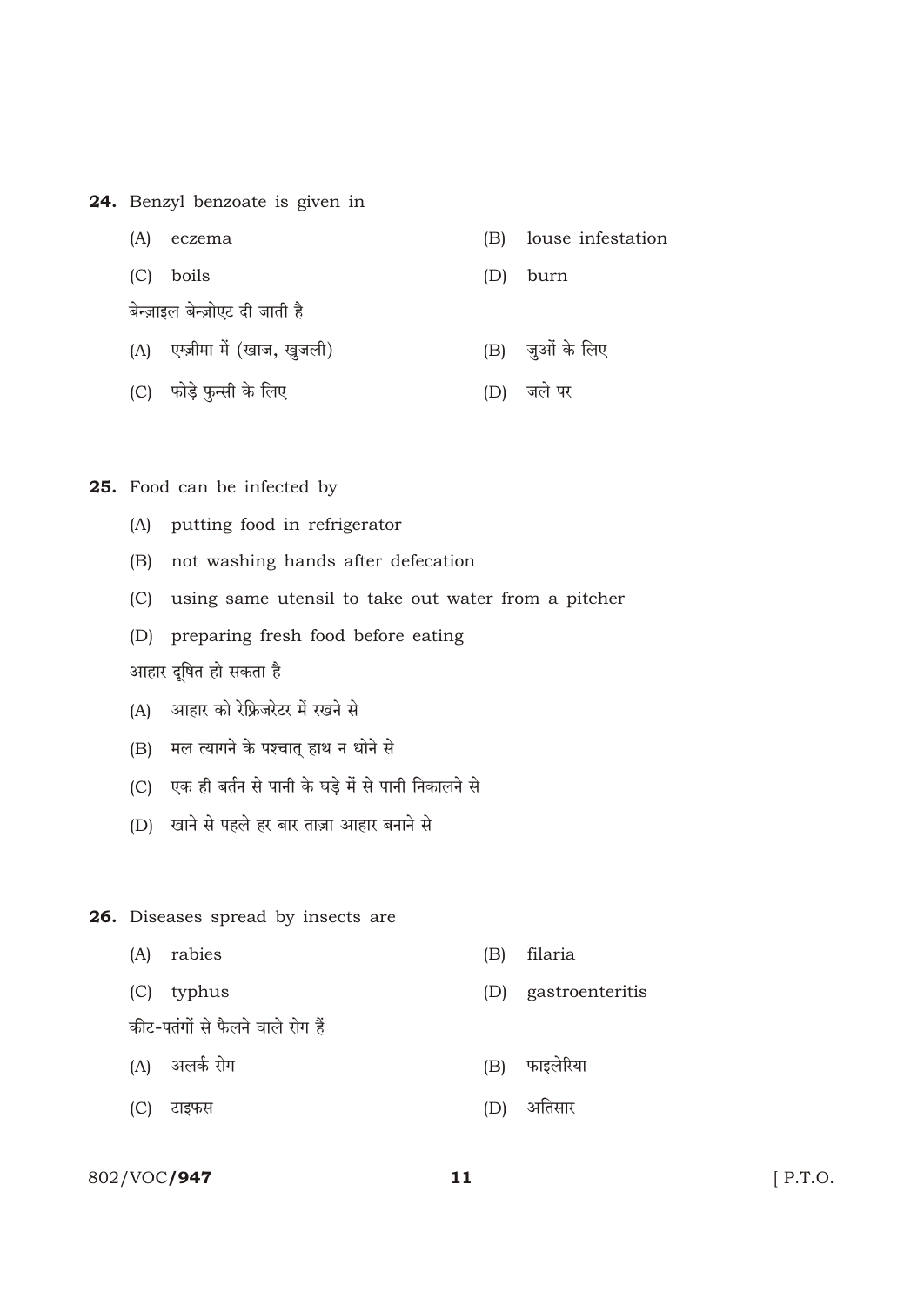27. Control of housefly can be done by (A) burning garbage (B) burning defecated material (C) composting garbage (D) killing all the adult flies घरेलू मक्खी के नियन्त्रण के लिए (A) कूड़ा करकट जला देना चाहिए (B) मलमूत्र जला देना चाहिए (C) कूड़ा करकट को गढ़े में डालकर कम्पोस्ट बनाना चाहिए (D) सभी एडल्ट मक्खियों को मार देना चाहिए 28. Following diseases can be treated easily Tuberculosis Syphilis  $(A)$  $(B)$  $(C)$  AIDS  $(D)$ Malaria निम्नलिखित रोगों का इलाज आसानी से किया जा सकता है (A) क्षयरोग (B) उपदंश (D) मलेरिया (C) एड्स Fill in the blanks:  $2 \times 3 = 6$ रिक्त स्थानों की पूर्ति कीजिए: **29.** Diseases spread by milk are  $\frac{1}{1}, \frac{1}{1}, \frac{1}{1}$ . दूध से फैलने वाले रोग हैं - , -, -, -**30.** Sandfly spreads  $\_\_\_\$ ,  $\_\_\_\_\$ . सैण्डफ्लाइ से फैलने वाले रोग हैं - , -**31.** Rabies can be caused by the bite of  $\frac{1}{1}, \frac{1}{1}, \frac{1}{1}$ .

अलर्क रोग ——, ——, —— के काटने से हो सकता है।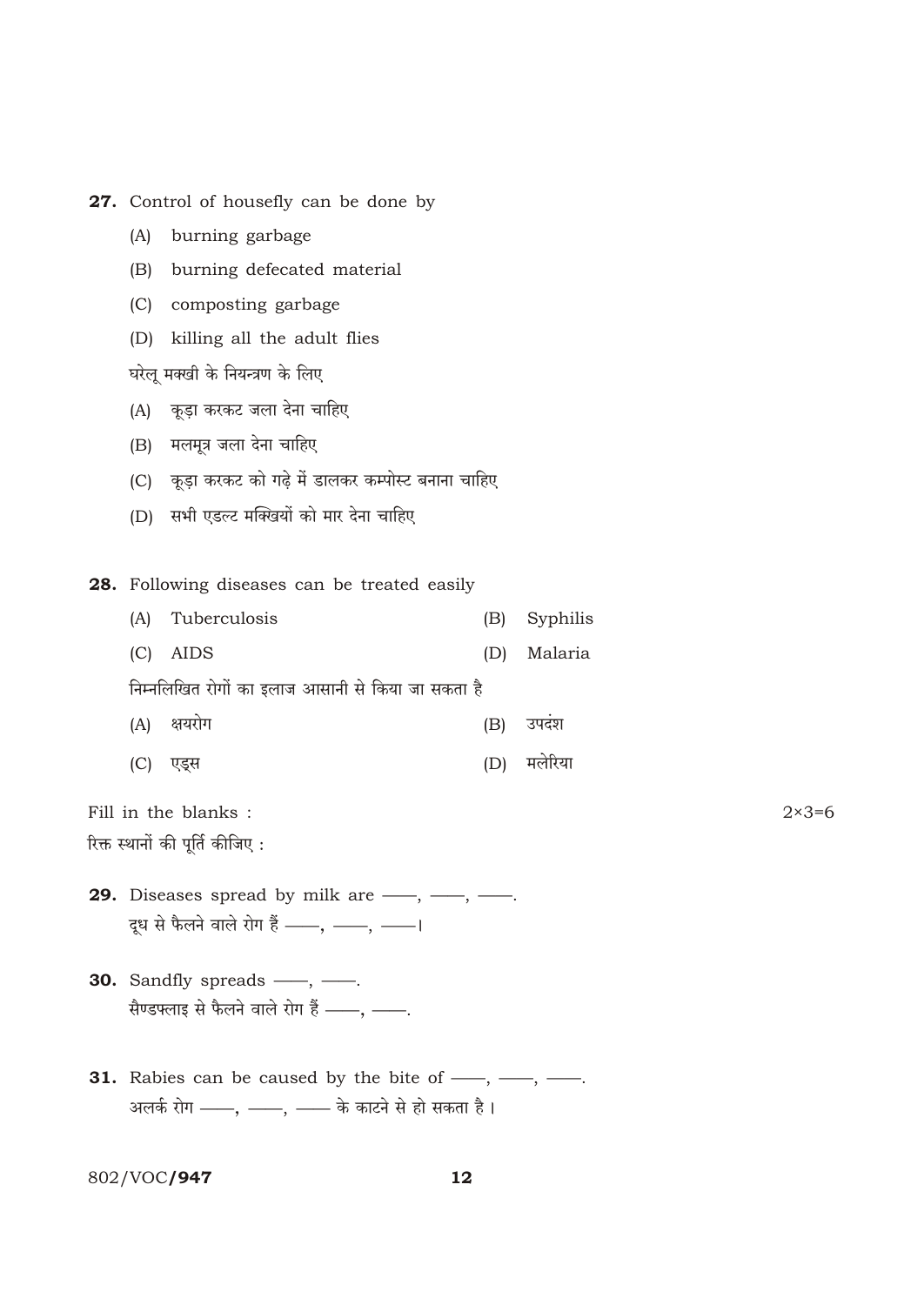Match the following: मिलान कीजिए:

- **32.**  $(a)$ Typhoid मिआदी बुखार
	- (b) Anaemia रक्ताल्पता
	- $(c)$  AIDS एड्स
	- $(d)$  Chlorination क्लोरिनेशन
- 33. (a) Chloromycetin क्लोरोमाइसिटीन
	- (b) Cold sponges ठंडे पानी की पड़ी
	- $(c)$  X-ray एक्स-रे
	- (d) Hookworm अंकुश कृमि
- 34.  $(a)$  Foetus भ्रूण
	- $(b)$ Milk दूध
	- $(c)$  Marasmus सूखा की बीमारी
	- (d) Pyorrhea पायरिया
- (i) Unprotected sex असुरक्षित यौन सम्बन्ध
- Water  $(ii)$ पानी
- (iii) Infected hands संक्रमित हाथ
- $(iv)$  Heavy menstruation ज्यादा मासिक स्नाव
- $(i)$  Fracture हड्डी टूटना
- (ii) Barefoot नंगे पाँव
- (iii) Typhoid मिआदी बुखार
- $(iv)$  High fever तेज़ बुखार
- $(i)$  Vitamin C विटामिन C
- (ii) Protein प्रोटीन
- (iii) Pregnancy गर्भ
- $(iv)$  Vitamin D विटामिन D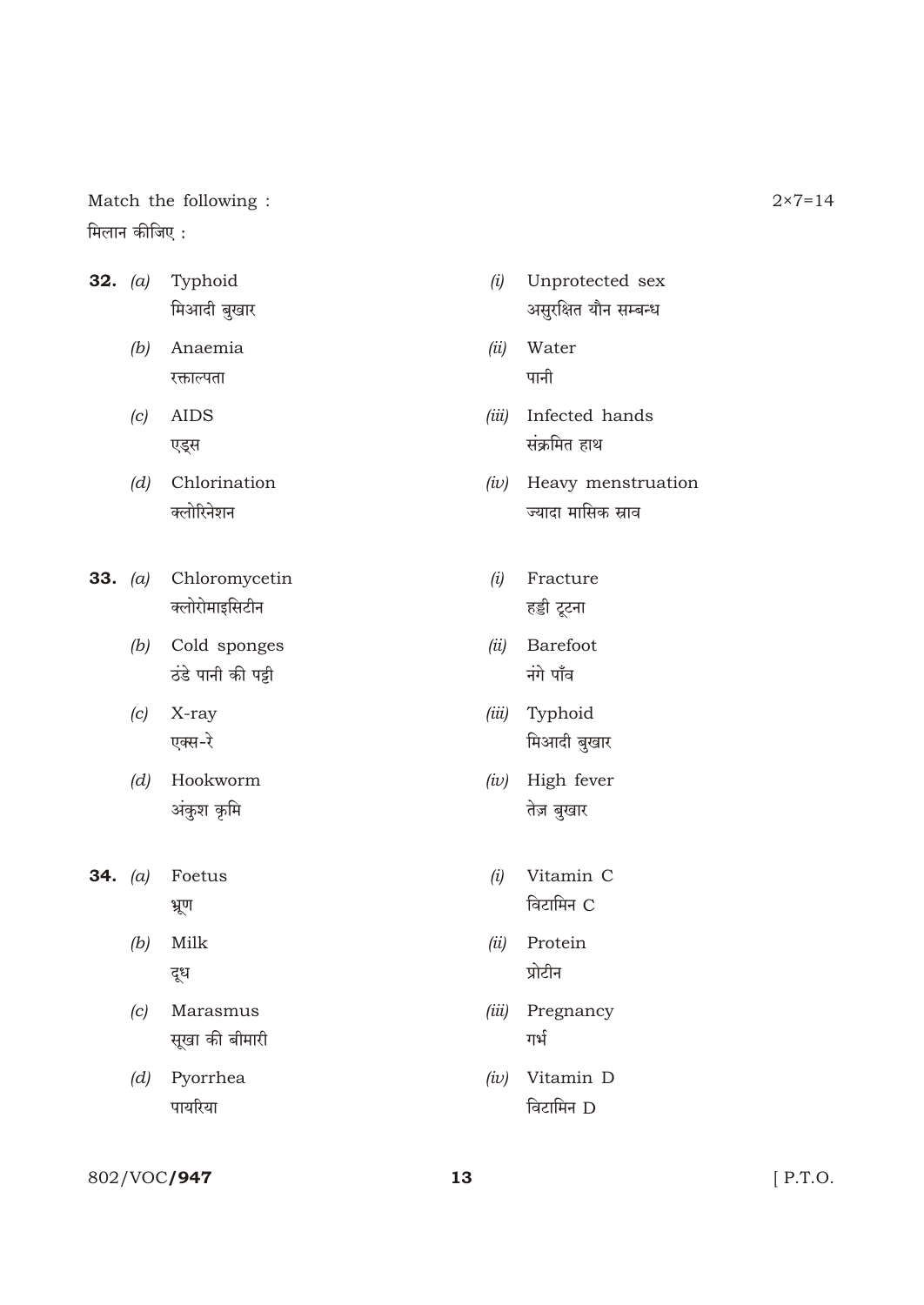- 35. (a) Diphtheria डिफ्थेरिया
	- (b) Pertussis काली खाँसी
	- (c) Family record card परिवार सूची
	- (d) Medicated loop दवाई वाली लूप
- 36.  $(a)$  Epilepsy मिरगी
	- (b) Carminative mixture कारमिनेटिव मिक्सचर
	- $(c)$  Fatness मोटापा
	- (d) Artificial breathing अस्वाभाविक साँस देना
- 37.  $(a)$  Tulsi tea तलसी की चाय
	- (b) Mahayog googloo महायोग गुगलू
	- (c) Triangular bandage तिकोनी पट्टी
	- (d) Headache सिर दर्द
- Birth control  $(i)$ गर्भ निरोधक
- (ii) Asphyxia साँस रुकना
- (iii) Health worker स्वास्थ्य कार्यकर्ता
- $(iv)$  DPT डी० पी० टी०
- Unconsciousness  $(i)$ बेहोशी
- (ii) Nutrition पोषण
- (iii) Spoon चम्मच
- $(iv)$  Abdominal pain पेट दर्द
- Fracture of lower arm  $(i)$ निचले बाज़ू की हड्डी टूटना
- Disprin  $(ii)$ डिस्प्रिन
- (iii) Fever बुखार
- $(iv)$  Arthritis जोड़ों का दर्द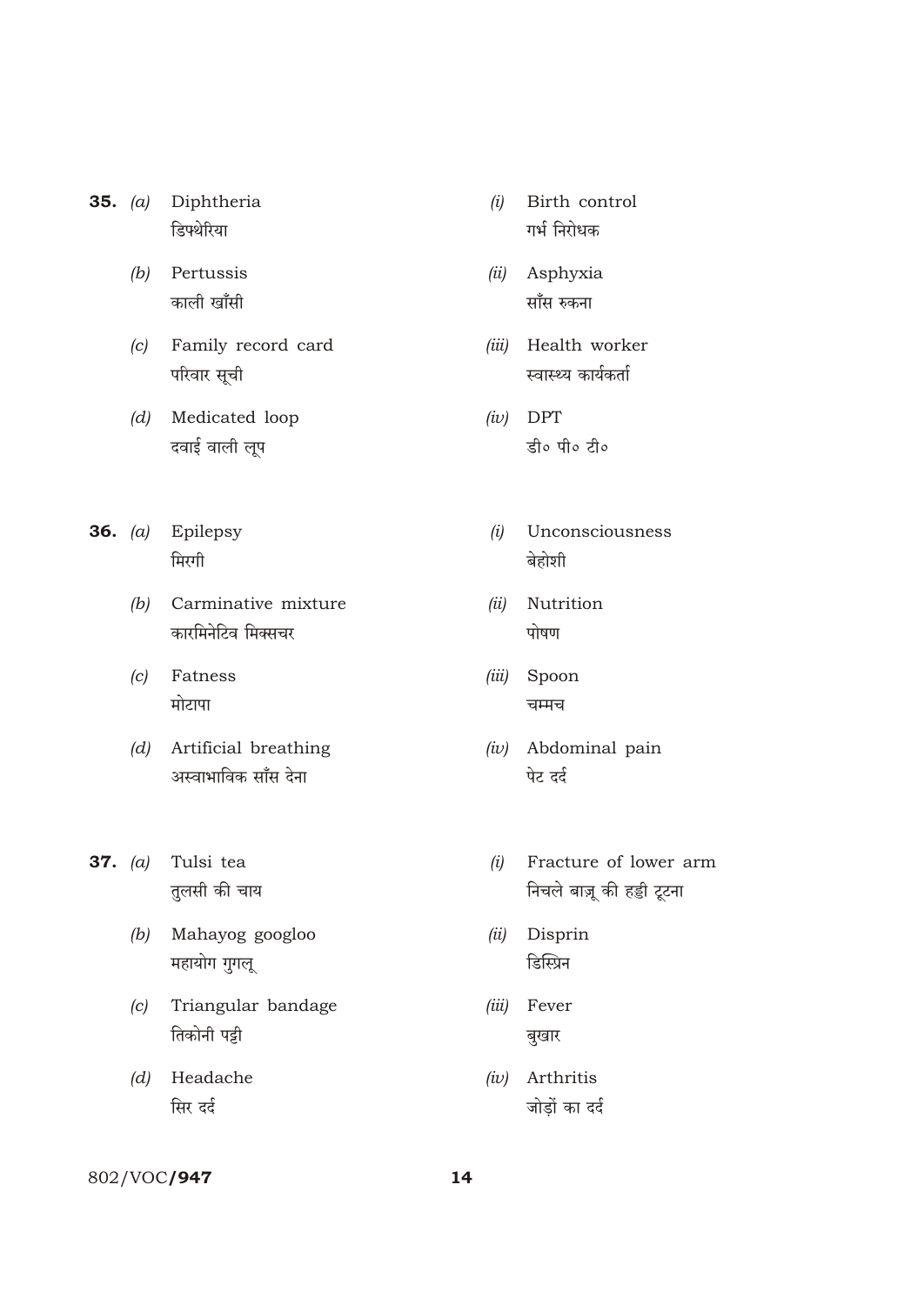- 38.  $(a)$  Menthol मेन्थॉल
	- $(b)$  Bel बेल
	- (c) Tetanus toxoid टिटेनस टॉक्सॉइड
	- $(d)$  Flash card फ्लैश कार्ड
- Dysentery  $(i)$ पेचिश
- (ii) Health education स्वास्थ्य शिक्षा
- (iii) Chest infection छाती का संक्रमण
- $(iv)$  Pregnancy गर्भ

Answer the following questions: निम्नलिखित प्रश्नों के उत्तर दें :

 $4 \times 6 = 24$ 

- **39.** How will you treat a case of malaria? मलेरिया बुखार के रोगी का कैसे इलाज करेंगे?
- 40. As a health worker, what will you tell a patient of tuberculosis? एक स्वास्थ्य कार्यकर्ता होने के नाते एक क्षय रोग के मरीज़ को क्या बताएँगे?
- 41. What is the method of spread of 'gonorrhoea'? How will you educate the community to prevent this disease? सोज़ाक रोग कैसे फैलता है? जनसमुदाय को इस रोग से बचने के लिए कैसे शिक्षित करेंगे?
- 42. What will you tell a 'boy' and a 'girl', who are going to get married, about delaying first pregnancy? एक लड़के तथा लड़की जिनकी शादी होने वाली है, उनको पहला गर्भ स्थगन करने के लिए क्या बताएँगे?